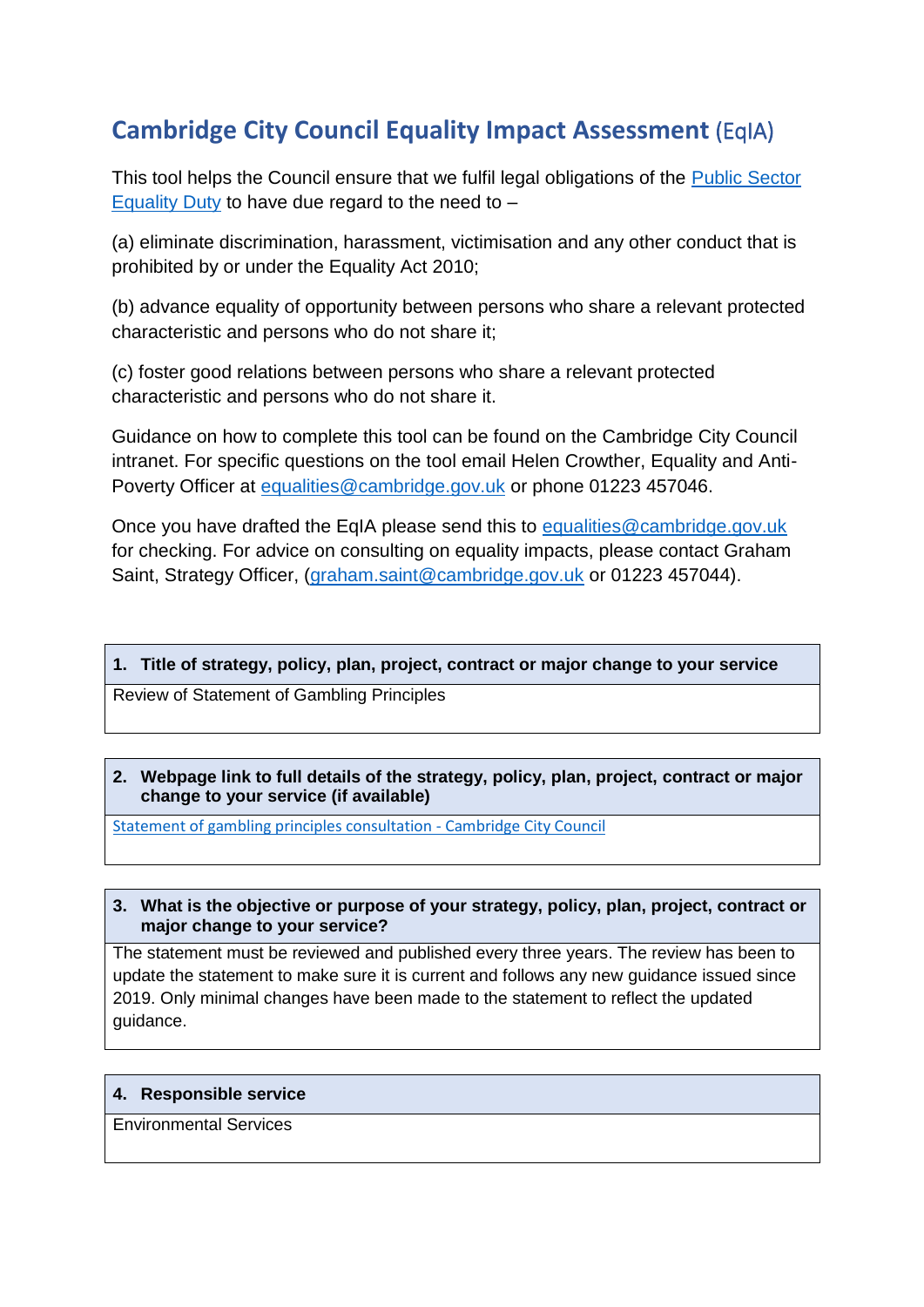| Who will be affected by this strategy, policy, plan,<br>5.<br>project, contract or major change to your service?<br>(Please tick all that apply) | $\boxtimes$ Residents<br>$\boxtimes$ Visitors<br>$\boxtimes$ Staff |
|--------------------------------------------------------------------------------------------------------------------------------------------------|--------------------------------------------------------------------|
| Please state any specific client group or groups (e.g. City Council tenants, tourists, people<br>who work in the city but do not live here):     |                                                                    |
| Click here to enter text.                                                                                                                        |                                                                    |

| 7. Are other departments or partners involved in delivering |
|-------------------------------------------------------------|
| this strategy, policy, plan, project, contract or major     |
| change to your service? (Please tick)                       |

If 'Yes' please provide details below:

Responsible authorities play a part in delivering the assessment, these include the Police and Public Health.

☒ Yes ☐ No

The proposed publishing of the Assessment has been sent to responsible authorities, those directly affected by the assessment and has been open to a public consultation. All responses received have been considered when producing the assessment.

**8. Has the report on your strategy, policy, plan, project, contract or major change to your service gone to Committee? If so, which one?**

Is going to Licensing Committee on 31<sup>st</sup> January 2022.

#### **9. What research methods/ evidence have you used in order to identify equality impacts of your strategy, policy, plan, project, contract or major change to your service?**

The policy has been subject to a 12 week public consultation. The consultation was advertised on the Cambridge City Council website, an advert appeared in Cambridge News and responsible authorities directly contacted (including the police and the local child safeguarding board). People could respond via email or in writing. No responses were received.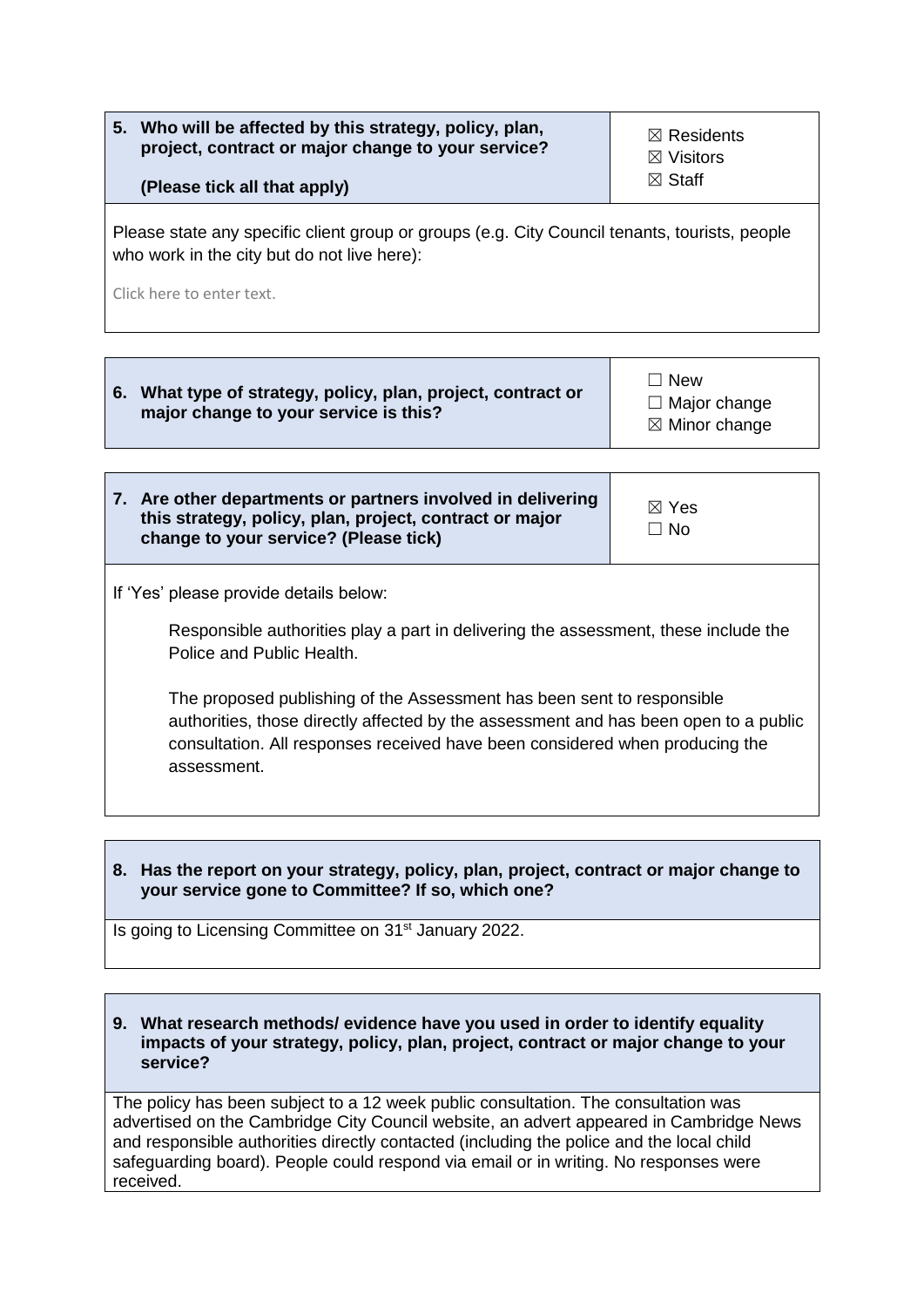The Licensing Authority will continue to work in partnership with its neighbouring authorities, the police, other agencies, local liaison groups, businesses and individuals towards the achievement of the licensing objectives through good practice.

The policy recognises the Equality Act 2010, including s149 of the Act which is the Public Sector Equality Duty. The Equality Act 2010 places a legal obligation on public authorities to have due regard to the need to eliminate unlawful discrimination, harassment and victimisation; to advance equality of opportunity; and to foster good relations, between persons with different protected characteristics.

#### **10. Potential impacts**

For each category below, please explain if the strategy, policy, plan, project, contract or major change to your service could have a positive/ negative impact or no impact. Where an impact has been identified, please explain what it is. Consider impacts on service users, visitors and staff members separately.

#### **(a) Age - Please also consider any safeguarding issues for children and adults at risk**

One of the licensing objectives is protecting children and other vulnerable persons from being harmed or exploited by gambling (see pages 7 to 8 of the Statement of Principles for more information). The policy helps support this objective. The Local Safeguarding Children Board is a responsible authority and is recognised as being competent to advise on matters relating to the protection of children from harm.

During the review of the policy, they were consulted as a responsible authority and no response was received.

The safeguarding for children and vulnerable adults policy of Cambridge City Council will also be considered when determining licensing applications.

## **(b) Disability**

We do not believe that the assessment will impact negatively on this target group. The assessment has been open to a public consultation and no responses have been received in regards to the assessment impacting on those with a disability.

The Licensing Authority will have regard to equality and will expect an applicant to meet their statutory obligations in this area and not unlawfully discriminate or refuse service on grounds of disability.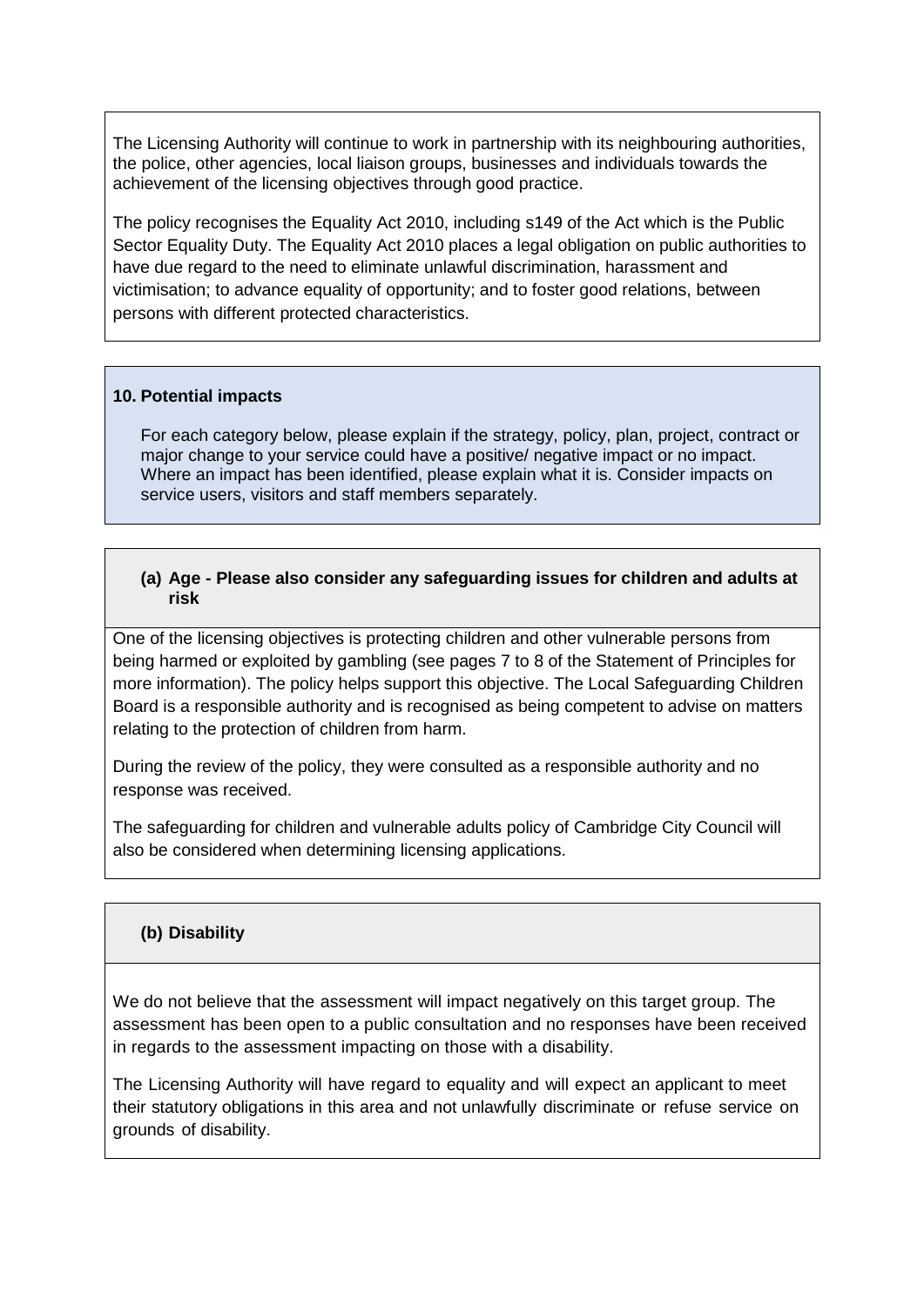# **(c) Gender reassignment**

We do not believe that the assessment will have an impact on this target group. The assessment has been open to a public consultation and no responses have been received in regards to the assessment impacting on gender.

The Licensing Authority will have regard to equality and will expect an applicant to meet their statutory obligations in this area and not unlawfully discriminate or refuse service on grounds of gender.

# **(d) Marriage and civil partnership**

We do not believe that the assessment will impact negatively on this target group. The assessment has been open to a public consultation and no responses have been received in regards to the assessment impacting on marriage or civil partnership.

# **(e) Pregnancy and maternity**

We do not believe that the assessment will impact negatively on this target group. The assessment has been open to a public consultation and no responses have been received in regards to the assessment impacting on pregnancy or maternity.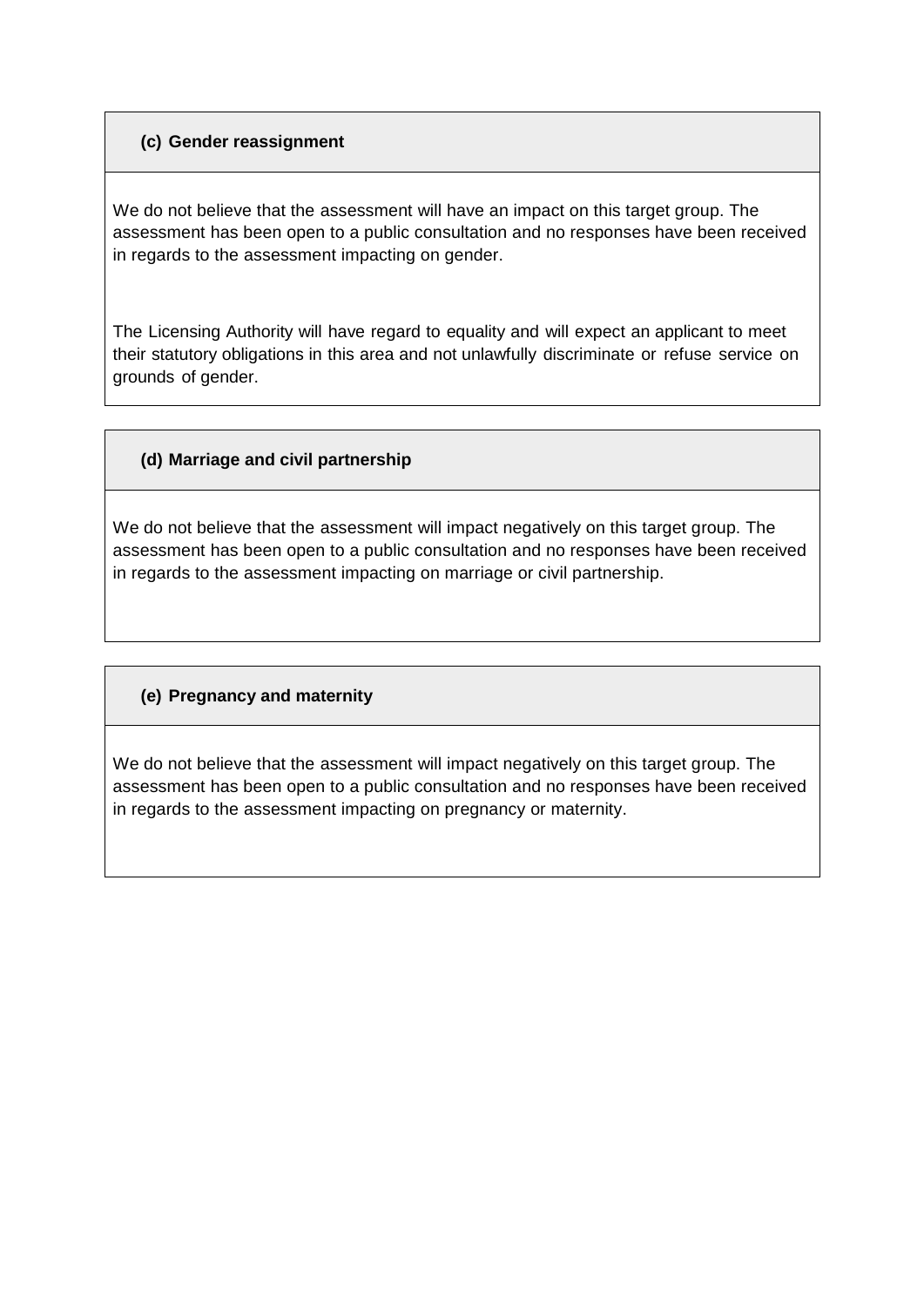**(f) Race – Note that the protected characteristic 'race' refers to a group of people defined by their race, colour, and nationality (including citizenship) ethnic or national origins.**

We do not believe that the assessment will impact negatively on this target group. The assessment has been open to a public consultation and no responses have been received in regards to the assessment impacting on race.

The Licensing Authority will have regard to equality and will expect an applicant to meet their statutory obligations in this area and not unlawfully discriminate or refuse service on grounds of race

## **(g) Religion or belief**

We do not believe that the policy will impact negatively on this target group. The policy has been open to a public consultation and no responses have been received in regards to the policy impacting on religion.The Licensing Authority will have regard to equality and will expect an applicant to meet their statutory obligations in this area and not unlawfully discriminate or refuse service on grounds of religion.

## **(h) Sex**

We do not believe that the assessment will impact negatively on this target group. The assessment has been open to a public consultation and no responses have been received in regards to the assessment impacting on gender.

The Licensing Authority will have regard to equality and will expect an applicant to meet their statutory obligations in this area and not unlawfully discriminate or refuse service on grounds of gender.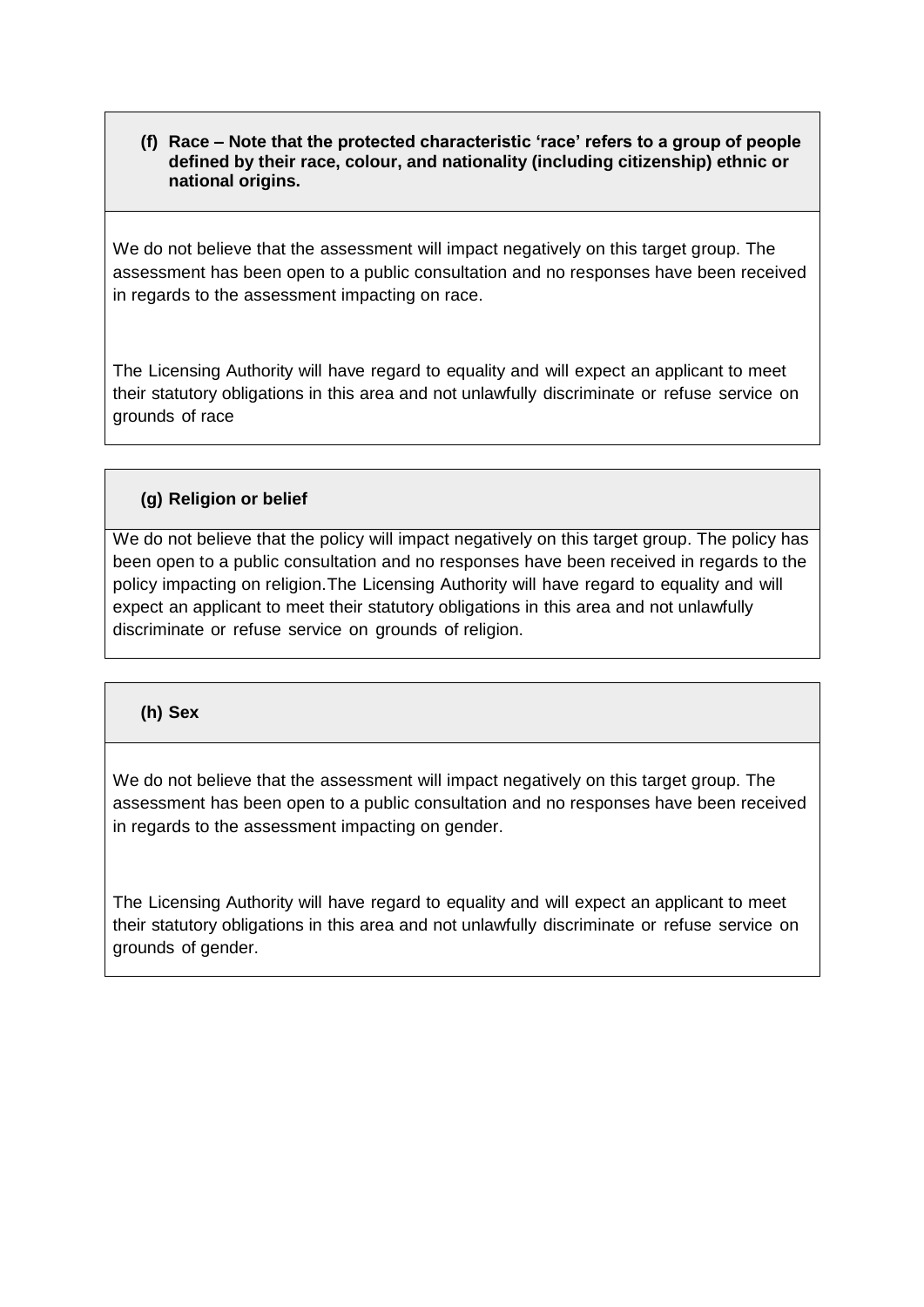# **(i) Sexual orientation**

We do not believe that the assessment will impact negatively on this target group. The assessment has been open to a public consultation and no responses have been received in regards to the assessment impacting on sexual orientation.

The Licensing Authority will have regard to equality and will expect an applicant to meet their statutory obligations in this area and not unlawfully discriminate or refuse service on grounds of sexual orientation.

#### **(j) Other factors that may lead to inequality – in particular, please consider the impact of any changes on low income groups or those experiencing the impacts of poverty**

The policy will have no impact on any other factors that may lead to inequality. One of the licensing objectives in regards to gambling is protecting children and other vulnerable persons from being harmed or exploited by gambling.

**11. Action plan – New equality impacts will be identified in different stages throughout the planning and implementation stages of changes to your strategy, policy, plan, project, contract or major change to your service. How will you monitor these going forward? Also, how will you ensure that any potential negative impacts of the changes will be mitigated? (Please include dates where possible for when you will update this EqIA accordingly.)**

The assessment will be kept under review and will remain in existence for a period of up to 3 years. It will be subject to review and further consultation before January 2025 or as required by changes in law or other policies.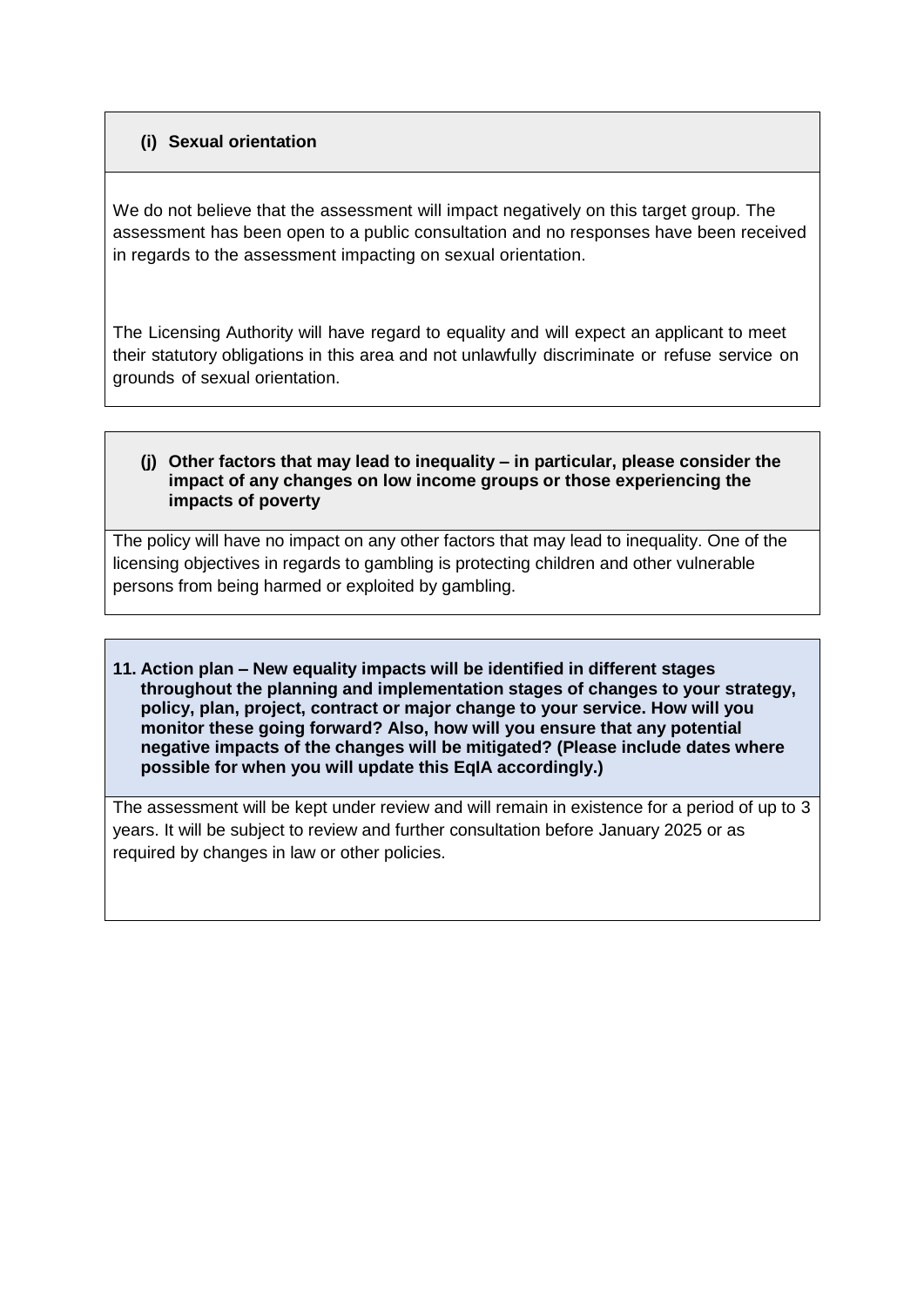# **12. Do you have any additional comments?**

The licensing objectives also include preventing gambling from being a source of crime or disorder, being associated with crime or disorder or being used to support crime and ensuring that gambling is conducted in a fair and open way.

As a means of assisting Licensing Authorities in determining whether the provision of gambling facilities at premises will be, and will remain, consistent with the licensing objectives, the Gambling Commission request that premises licence holders should have policies and procedures in place to mitigate the local risks to the licensing objectives arising from the provision of gambling at their premises.

Following the Gambling Commission's review of the social responsibility elements of the Licence Conditions and Codes of Practice (LCCP), the Commission have introduced a social responsibility code (SR code 10.1.1) which requires all premises licensees to assess the local risks to the licensing objectives posed by the provision of gambling facilities at each of their premises, and have policies, procedures and control measures to mitigate these risks. In undertaking their risk assessments, they must take into account relevant matters identified in the licensing authority's statement of policy.

The new SR provision is supplemented by an ordinary code provision that requires licensees to share their risk assessment with licensing authorities when applying for a premises licence or applying for a variation to existing licensed premises, or otherwise at the request of the licensing authority, such as when they are inspecting a premises.

Cambridge City Council has a Local Area Profile that licensees should consider when undertaking their local area risk assessments. The Local Area Profile can be found at the following link:

<https://www.cambridge.gov.uk/gambling-licensing-overview>

## **13. Sign off**

Name and job title of lead officer for this equality impact assessment: Luke Catchpole, Senior Technical Officer

Names and job titles of other assessment team members and people consulted: Gemma Tilley, Team Manager (Commercial & Licensing)

Date of EqIA sign off: 17th January 2022

Date of next review of the equalities impact assessment: January 2025

Date to be published on Cambridge City Council website: February 2022